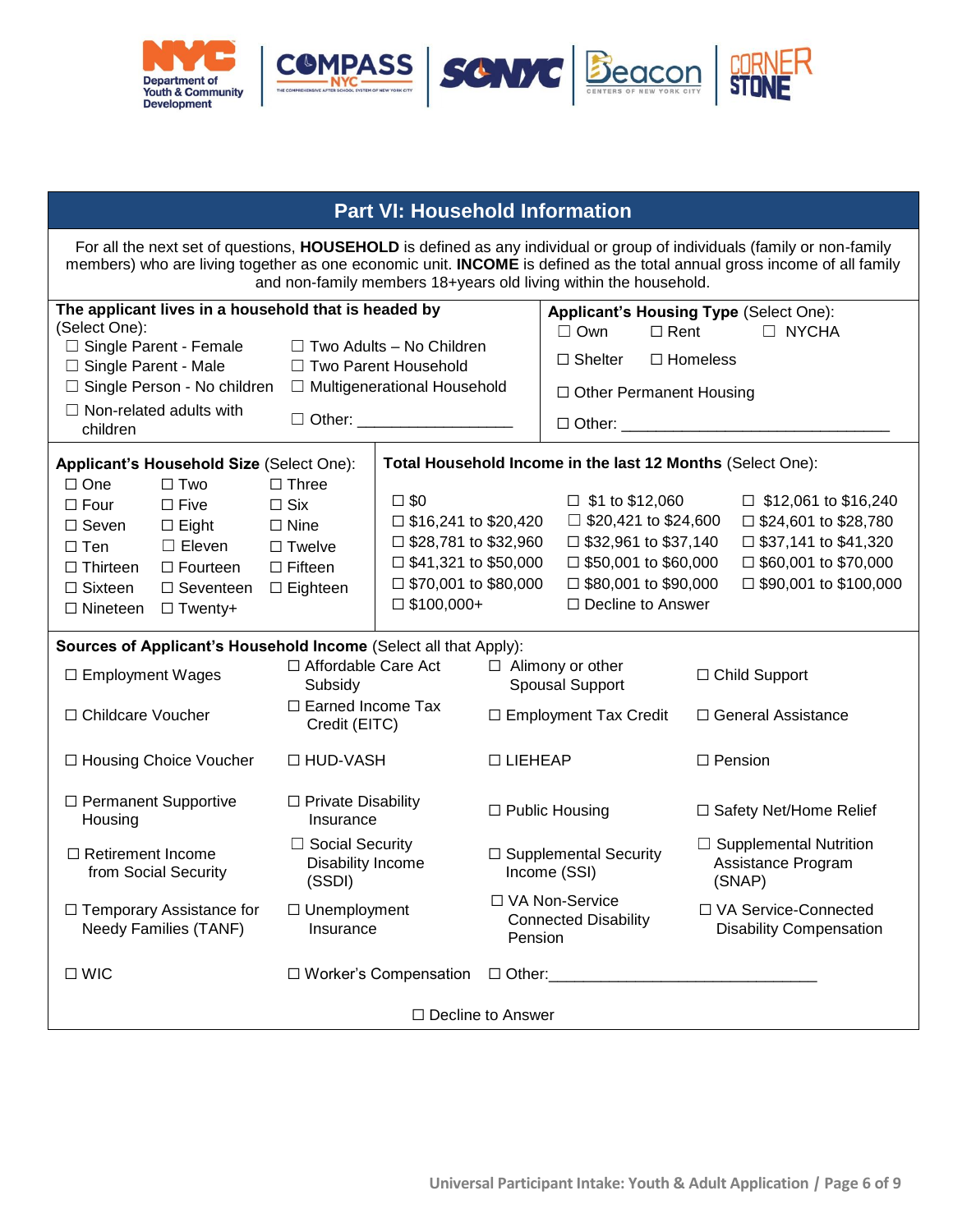

|                |                                                                                                                | <b>Part II: Contact Information</b>                                                    |        |            |
|----------------|----------------------------------------------------------------------------------------------------------------|----------------------------------------------------------------------------------------|--------|------------|
|                |                                                                                                                | <b>Applicant's Contact Information</b>                                                 |        |            |
|                | For youth without contact information, skip to the next section to provide parent/guardian contact information |                                                                                        |        |            |
|                | Write down phone numbers for the applicant and circle the preferred method of contact:                         |                                                                                        |        |            |
|                |                                                                                                                |                                                                                        |        |            |
|                |                                                                                                                |                                                                                        |        |            |
|                |                                                                                                                | <b>Parent/Guardian Information</b><br>This section is required for Applicants under 18 |        |            |
|                |                                                                                                                |                                                                                        |        |            |
|                | Write down all phone numbers and circle the best number to call in case of an emergency:                       |                                                                                        |        |            |
|                |                                                                                                                |                                                                                        |        |            |
|                |                                                                                                                |                                                                                        |        | □ No Email |
| Address:       |                                                                                                                | City:                                                                                  | State: | Zip Code:  |
|                | $\Box$ Same as Participant                                                                                     |                                                                                        |        |            |
|                |                                                                                                                | <b>Emergency Contact Information</b>                                                   |        |            |
|                |                                                                                                                | At least one emergency contact must be identified                                      |        |            |
|                | <b>Emergency Contact #1 Name:</b>                                                                              | <b>Relationship to Participant:</b>                                                    |        |            |
|                |                                                                                                                | $\square$ Emergency contact is parent/guardian of participant                          |        |            |
|                | Write down all phone numbers and circle the best number to call in case of an emergency:                       |                                                                                        |        |            |
|                |                                                                                                                |                                                                                        |        |            |
|                | $\square$ Work $\square$ Email $\square$ Email $\square$ No Email $\square$ No Email                           |                                                                                        |        |            |
|                | Address:                                                                                                       | City:                                                                                  | State: | Zip Code:  |
|                | □ Same as Participant                                                                                          |                                                                                        |        |            |
|                | <b>Emergency Contact #2 Name:</b>                                                                              | <b>Relationship to Participant:</b>                                                    |        |            |
|                |                                                                                                                | $\square$ Emergency contact is parent/guardian of participant                          |        |            |
|                | Write down all phone numbers and circle the best number to call in case of an emergency:                       |                                                                                        |        |            |
| $\overline{2}$ |                                                                                                                |                                                                                        |        |            |
|                |                                                                                                                |                                                                                        |        | □ No Email |
|                | Address:                                                                                                       | City:                                                                                  | State: | Zip Code:  |
|                | $\Box$ Same as Participant                                                                                     |                                                                                        |        |            |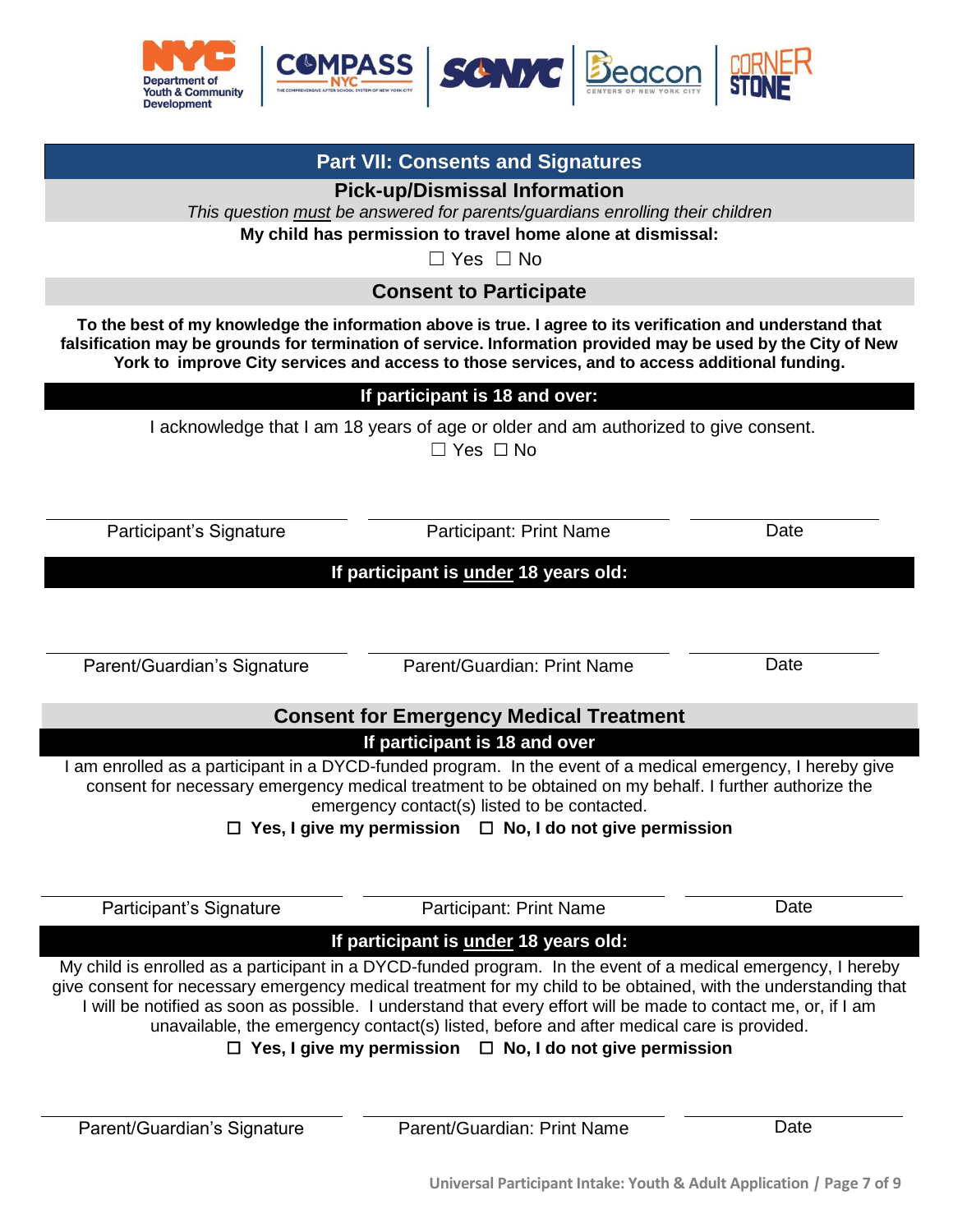

| This section is for parents/guardians enrolling their children                                      |                                                                     |                      |  |  |
|-----------------------------------------------------------------------------------------------------|---------------------------------------------------------------------|----------------------|--|--|
| Emergency contacts listed in Section II are authorized to pick up the child unless otherwise noted. |                                                                     |                      |  |  |
|                                                                                                     | The following additional people are authorized to pick up my child: |                      |  |  |
| Name:                                                                                               | Phone #:                                                            | <b>Relationship:</b> |  |  |
| Name:                                                                                               | Phone #:                                                            | <b>Relationship:</b> |  |  |
| Name:<br>Phone #:<br><b>Relationship:</b>                                                           |                                                                     |                      |  |  |
| The following people MAY NOT pick up my child:                                                      |                                                                     |                      |  |  |
| Name:                                                                                               | Name:                                                               | Name:                |  |  |

| <b>Part III: Applicant's Education/Work Status</b>                                                                                                                                                                                                                                                                                                                                                                                                                                                                                                                                                                                                                                                                                                                                                                                                                                                                                                                                                  |                                                                             |                                            |           |
|-----------------------------------------------------------------------------------------------------------------------------------------------------------------------------------------------------------------------------------------------------------------------------------------------------------------------------------------------------------------------------------------------------------------------------------------------------------------------------------------------------------------------------------------------------------------------------------------------------------------------------------------------------------------------------------------------------------------------------------------------------------------------------------------------------------------------------------------------------------------------------------------------------------------------------------------------------------------------------------------------------|-----------------------------------------------------------------------------|--------------------------------------------|-----------|
|                                                                                                                                                                                                                                                                                                                                                                                                                                                                                                                                                                                                                                                                                                                                                                                                                                                                                                                                                                                                     | <b>Applicant's Education Status (Select One):</b><br>□ Full-Time Student*** | □ Part-Time Student*** □ Not in School**** |           |
| ***If applicant is a Part-Time Student or Full-Time Student: Select applicant's current grade (Select One):<br>****If applicant is Not in School: Select the last grade completed by the applicant (Select One):<br>Elementary School:<br>$\Box$ Pre-K $\Box$ K $\Box$ 1 <sup>st</sup> $\Box$ 2 <sup>nd</sup> $\Box$ 3 <sup>rd</sup> $\Box$ 4 <sup>th</sup> $\Box$ 5 <sup>th</sup><br><b>Middle School:</b><br>$\Box$ 6 <sup>th</sup> $\Box$ 7 <sup>th</sup> $\Box$ 8 <sup>th</sup><br><b>High School:</b><br>$\Box$ 9 <sup>th</sup> $\Box$ 10 <sup>th</sup> $\Box$ 11 <sup>th</sup> $\Box$ 12 <sup>th</sup><br><b>Community College:</b> $\Box$ 1 <sup>st</sup> year $\Box$ 2 <sup>nd</sup> Year $\Box$ 3 <sup>rd</sup> year $\Box$ 4 <sup>th</sup> Year $\Box$ 5 <sup>th</sup> Year $\Box$ 6 <sup>th</sup> Year+<br><b>College/University:</b><br>□ Freshman □ Sophomore □ Junior □ Senior<br>$\Box$ High School Equivalence (HSE) $\Box$ Vocational/Trade School $\Box$ Foreign Degree<br>Other: |                                                                             |                                            |           |
| <b>Applicant's Current Work Status (Select One):</b><br>$\Box$ Employed Full-Time<br>$\Box$ Employed Part-Time<br>$\Box$ Retired<br>□ Unemployed (Short-Term, 6<br>$\Box$ Unemployed (Long-term, more than 6<br>□ Unemployed (Not in labor<br>months or less)<br>months)<br>force)<br>□ Migrant Seasonal Farm Worker<br>$\Box$ Not applicable (applicant is under 14 years of age)<br><b>Required for Full-Time Students</b>                                                                                                                                                                                                                                                                                                                                                                                                                                                                                                                                                                        |                                                                             |                                            |           |
| <b>Student ID/ OSIS:</b><br><b>School Type:</b><br><b>School Name:</b>                                                                                                                                                                                                                                                                                                                                                                                                                                                                                                                                                                                                                                                                                                                                                                                                                                                                                                                              |                                                                             |                                            |           |
| <b>School Address:</b>                                                                                                                                                                                                                                                                                                                                                                                                                                                                                                                                                                                                                                                                                                                                                                                                                                                                                                                                                                              |                                                                             | City:                                      | Zip Code: |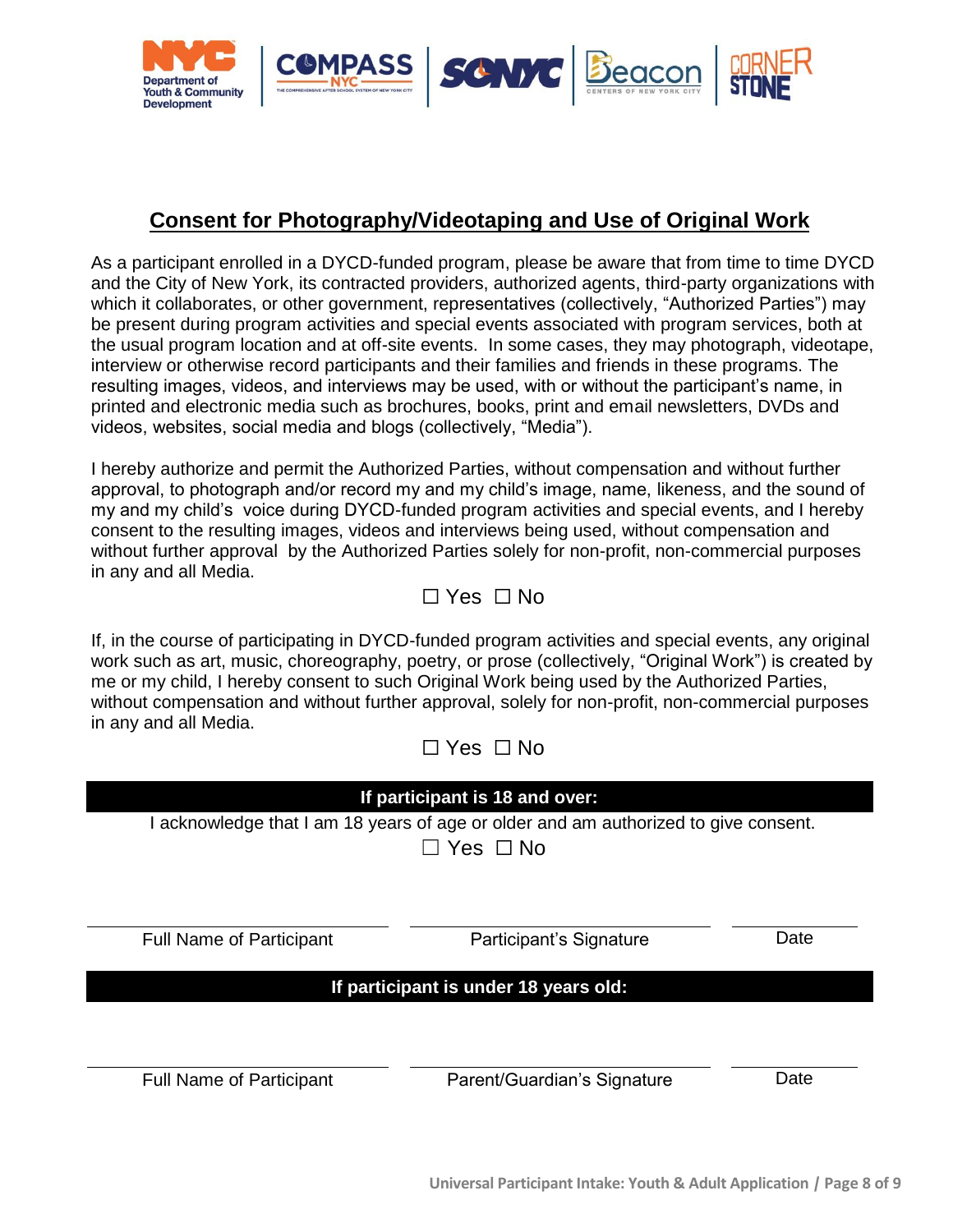

# **Part IV: Health Information**

## **Applicant's Health Information**

*Please answer the questions below and provide additional details in the space provided. Many needs or health challenges can be accommodated and may not limit enrollment in the program.*

**Does the applicant have any allergies? (food, medication, etc.)**

☐ No ☐ Yes \_\_\_\_\_\_\_\_\_\_\_\_\_\_\_\_\_\_\_\_\_\_\_\_\_\_\_\_\_\_\_\_\_\_\_\_\_\_\_\_\_\_\_\_\_\_\_\_\_\_\_\_\_\_\_\_\_\_\_\_\_\_\_\_\_\_\_\_\_\_\_\_\_\_\_\_\_\_\_\_\_\_\_\_

**Does the applicant have asthma?** 

☐ No ☐ Yes

**Does the applicant have special health care needs?**

☐ No ☐ Yes \_\_\_\_\_\_\_\_\_\_\_\_\_\_\_\_\_\_\_\_\_\_\_\_\_\_\_\_\_\_\_\_\_\_\_\_\_\_\_\_\_\_\_\_\_\_\_\_\_\_\_\_\_\_\_\_\_\_\_\_\_\_\_\_\_\_\_\_\_\_\_\_\_\_\_\_\_\_\_\_\_\_\_\_

**Does the applicant take medication for any condition or illness?**

 $\Box$  No  $\Box$  Yes  $\_\_\_\_\_\_\_\_\_\_\_$ 

**Are there activities the applicant cannot participate in?**

☐ No ☐ Yes \_\_\_\_\_\_\_\_\_\_\_\_\_\_\_\_\_\_\_\_\_\_\_\_\_\_\_\_\_\_\_\_\_\_\_\_\_\_\_\_\_\_\_\_\_\_\_\_\_\_\_\_\_\_\_\_\_\_\_\_\_\_\_\_\_\_\_\_\_\_\_\_\_\_\_\_\_\_\_\_\_\_\_\_

**Please provide any additional health information details:**

### ☐ **N/A**

**Please list any accommodation(s) you are requesting for yourself/the applicant:**

#### ☐ **N/A**

| <b>Applicant's Health Insurance Status</b>                                                                                                                          |                             |                                                                |                                                                                                                  |  |
|---------------------------------------------------------------------------------------------------------------------------------------------------------------------|-----------------------------|----------------------------------------------------------------|------------------------------------------------------------------------------------------------------------------|--|
| Does the applicant have health<br>insurance? (Select One):                                                                                                          | (Check all that Apply):     | If yes, what kind of health insurance does the applicant have? |                                                                                                                  |  |
| $\Box$ Yes $\Box$ No                                                                                                                                                | $\Box$ Medicaid             | Medicare                                                       | $\Box$ State Children's Health<br>Insurance Program                                                              |  |
| Decline to Answer                                                                                                                                                   | $\Box$ Employment-Based     | $\Box$ Direct-Purchase                                         | $\Box$ State Children's Health<br>Insurance for Adults                                                           |  |
|                                                                                                                                                                     | $\Box$ Military Health Care | $\Box$ Decline to Answer                                       |                                                                                                                  |  |
| If you do not have health insurance, do you want to be<br>contacted by someone else with information about<br>signing up for public health insurance? (Select One): |                             | of contact? (Select One):                                      | If you would like to be contacted about signing up for<br>public health insurance, what is your preferred method |  |
| $\Box$ Yes $\Box$ No $\Box$ Decline to Answer                                                                                                                       |                             |                                                                | $\Box$ Email $\Box$ Phone $\Box$ US Mail $\Box$ Via provider<br>Decline to Answer                                |  |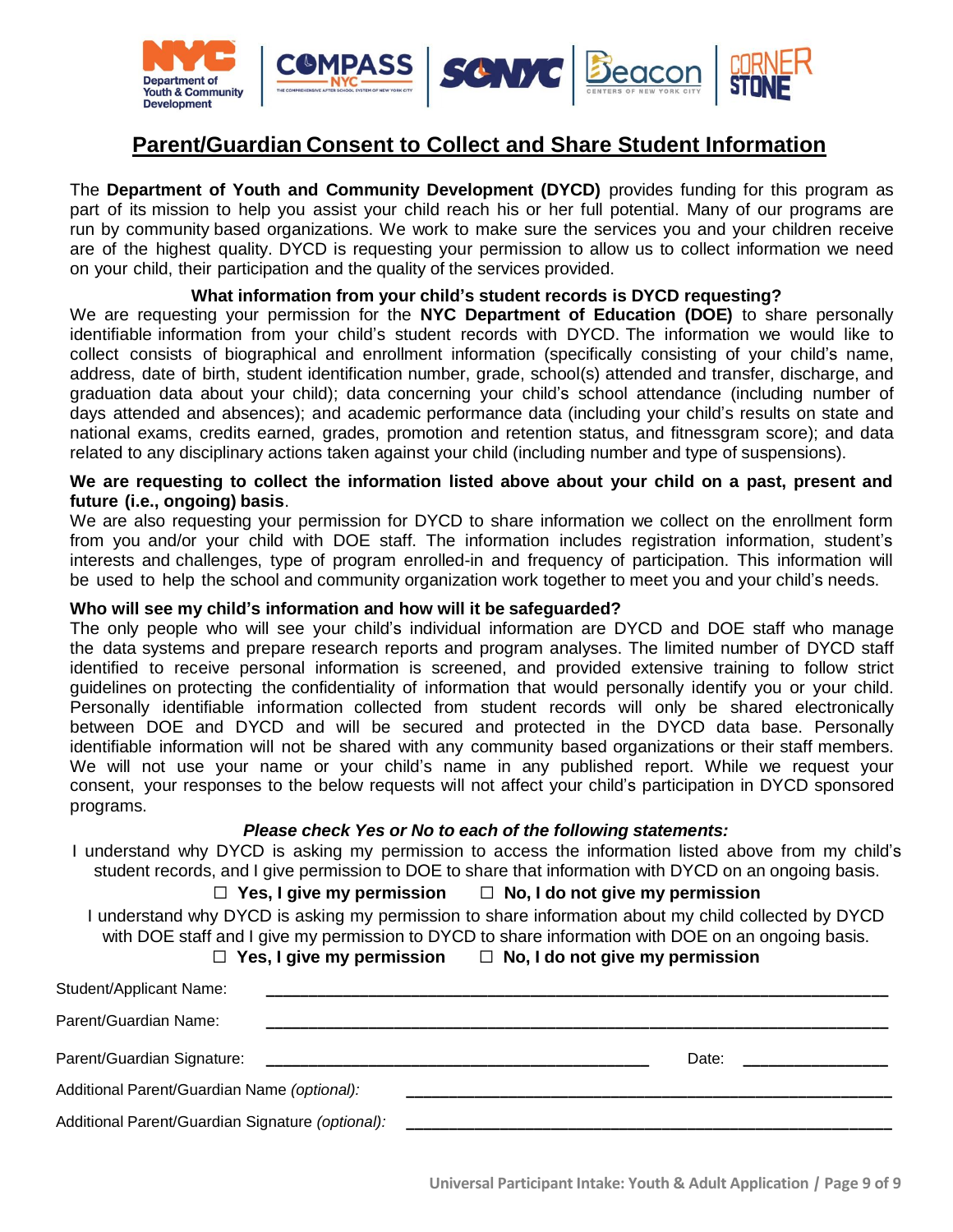

| <b>Part V: Additional Applicant Information</b>                                                                                                                                                                                                                                                                                                                                                                                 |                                                                                                                                                                                        |                                   |                                                                                                                                                                             |                                                                                                                                                                                                                                                                                                                                                                                   |                                                                                                                                                                                                                                                                                                                                                                                                                                                                                                                     |                                                                                                                                                                                                                  |
|---------------------------------------------------------------------------------------------------------------------------------------------------------------------------------------------------------------------------------------------------------------------------------------------------------------------------------------------------------------------------------------------------------------------------------|----------------------------------------------------------------------------------------------------------------------------------------------------------------------------------------|-----------------------------------|-----------------------------------------------------------------------------------------------------------------------------------------------------------------------------|-----------------------------------------------------------------------------------------------------------------------------------------------------------------------------------------------------------------------------------------------------------------------------------------------------------------------------------------------------------------------------------|---------------------------------------------------------------------------------------------------------------------------------------------------------------------------------------------------------------------------------------------------------------------------------------------------------------------------------------------------------------------------------------------------------------------------------------------------------------------------------------------------------------------|------------------------------------------------------------------------------------------------------------------------------------------------------------------------------------------------------------------|
| How well does the applicant speak English?<br>(Select One):<br>□ Fluent/Very well<br>$\square$ Well<br>$\Box$ Not well<br>$\Box$ Not well at all                                                                                                                                                                                                                                                                                |                                                                                                                                                                                        |                                   |                                                                                                                                                                             | $\Box$ English<br>$\Box$ Bengali<br>$\Box$ Fulani<br>□ Haitian Creole<br>$\Box$ Hungarian<br>$\Box$ Korean<br>$\Box$ Punjabi<br>$\Box$ Portuguese<br>$\Box$ Spanish<br>$\Box$ Urdu<br>□ Other: _______________                                                                                                                                                                    | Applicant's Primary Language (Select One):<br>$\Box$ Albanian<br>□ Chinese*<br>$\Box$ German<br>$\Box$ Hebrew<br>$\Box$ Italian<br>□ Kru, Ibo, or Yoruba<br>$\Box$ Persian<br>$\Box$ Romanian<br>$\Box$ Tagalog<br>$\Box$ Vietnamese                                                                                                                                                                                                                                                                                | $\Box$ Arabic<br>$\Box$ French<br>$\Box$ Gujarati<br>$\Box$ Hindi<br>$\Box$ Japanese<br>$\Box$ Mande<br>$\Box$ Polish<br>$\Box$ Russian<br>$\Box$ Turkish<br>$\Box$ Yiddish<br>*including Cantonese and Mandarin |
| Other Languages Spoken by Applicant (Select all that Apply):<br>$\Box$ English<br>$\Box$ Bengali<br>$\Box$ Fulani<br>□ Haitian Creole<br>$\Box$ Hungarian<br>$\Box$ Korean<br>$\Box$ Punjabi<br>$\Box$ Portuguese<br>$\Box$ Spanish<br>$\Box$ Urdu<br>$\Box$ Other:<br>$\Box$ Not applicable (only one language spoken by applicant)                                                                                            | $\Box$ Albanian<br>$\Box$ Chinese*<br>$\Box$ German<br>$\Box$ Hebrew<br>$\Box$ Italian<br>□ Kru, Ibo, or Yoruba<br>$\Box$ Persian<br>$\Box$ Romanian<br>$\Box$ Tagalog<br>□ Vietnamese | *including Cantonese and Mandarin | $\Box$ Arabic<br>$\Box$ French<br>$\Box$ Gujarati<br>$\Box$ Hindi<br>$\Box$ Japanese<br>$\Box$ Mande<br>$\Box$ Polish<br>$\Box$ Russian<br>$\Box$ Turkish<br>$\Box$ Yiddish |                                                                                                                                                                                                                                                                                                                                                                                   | Would the applicant like to receive information/<br>be contacted about registering to vote?**<br>(Select One):<br>$\Box$ Yes $\Box$ No<br>** Applicant is eligible to vote in U.S. federal elections if:<br>1) You are a U.S. citizen;<br>2) You meet your state's residency requirements;<br>3) You are 18 years old. Some states allow 17-year-olds to<br>vote in primaries and/or register to vote if they will be 18<br>before the general election. Check your state's voter<br>registration age requirements. |                                                                                                                                                                                                                  |
| Is the applicant any of the following:<br>Parent/Legal Guardian?<br>$\Box$ Yes $\Box$ No<br>Offender/Justice Involved?<br>$\Box$ Yes $\Box$ No<br><b>Foster Care Participant?</b><br>$\Box$ Yes $\Box$ No<br>Runaway Youth?<br>$\Box$ Yes $\Box$ No<br>Veteran?<br>$\Box$ Yes $\Box$ No<br><b>Active Military Personnel?</b><br>□ Yes □ No<br>An Individual with a Disability?<br>$\Box$ Yes $\Box$ No $\Box$ Decline to answer |                                                                                                                                                                                        |                                   |                                                                                                                                                                             | If the applicant is an individual with a<br>disability, please select disability type(s)<br>(Select all that Apply):<br>$\Box$ Cognitive impairment<br>□ Hearing-related<br>$\Box$ Learning disability<br>□ Mental or Psychiatric<br>□ Physical/Chronic Health Condition<br>□ Physical/Mobility Impairment<br>□ Vision-related<br>□ Other: __________<br>$\Box$ Decline to Answer |                                                                                                                                                                                                                                                                                                                                                                                                                                                                                                                     |                                                                                                                                                                                                                  |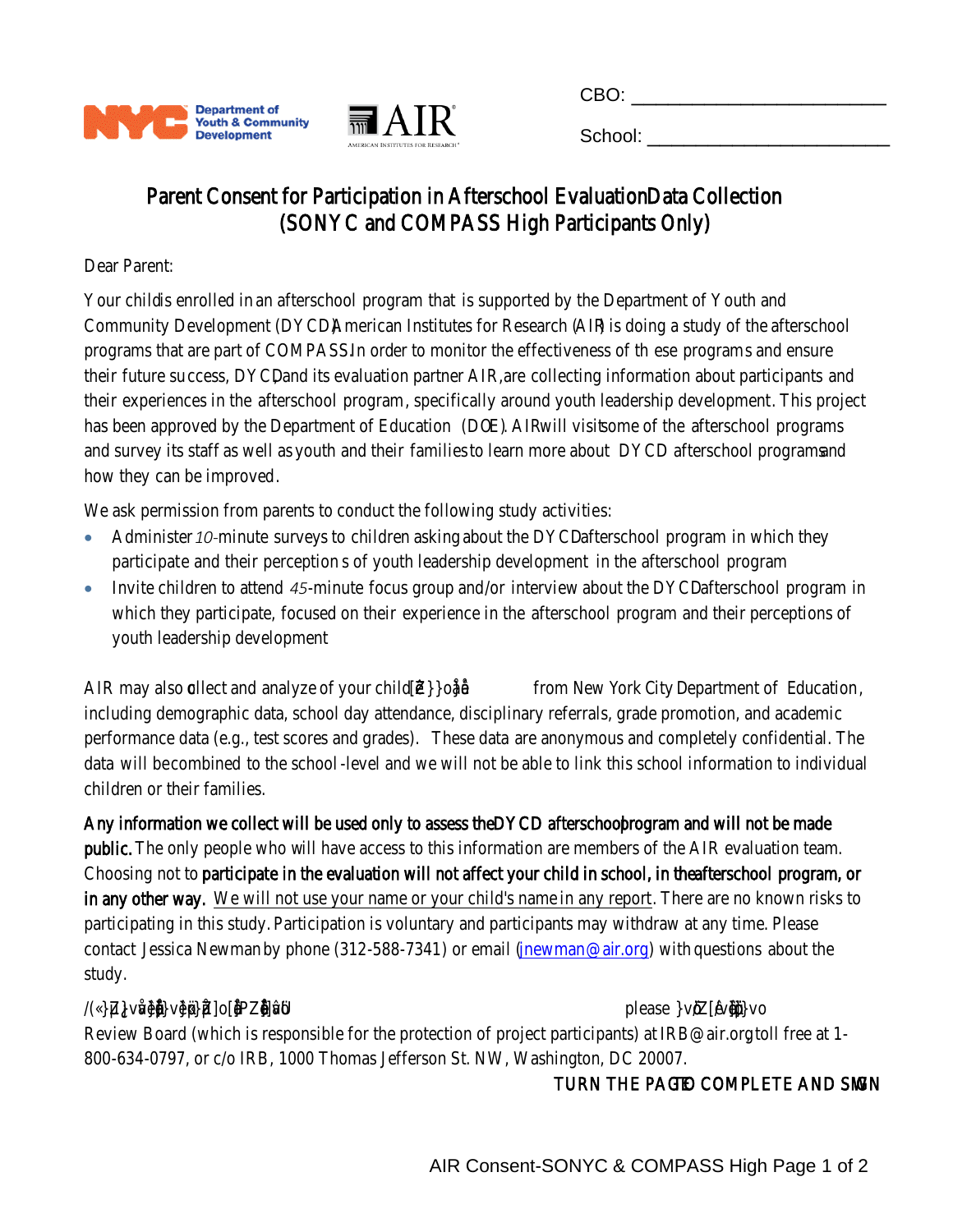

# **Part VI: Household Information**

For all the next set of questions, **HOUSEHOLD** is defined as any individual or group of individuals (family or non-family members) who are living together as one economic unit. **INCOME** is defined as the total annual gross income of all family and non-family members 18+years old living within the household.

| The applicant lives in a household that is headed by<br>(Select One):<br>□ Single Parent - Female<br>$\Box$ Two Adults - No Children<br>□ Single Parent - Male<br>□ Two Parent Household<br>□ Single Person - No children<br>□ Multigenerational Household<br>$\Box$ Non-related adults with<br>$\Box$ Other:<br>children |                                                                                    |                                                                                                                                                                   | $\Box$ Own<br>$\Box$ Rent<br>$\Box$ Shelter<br>□ Other Permanent Housing<br>□ Other: _____________________                                                      | <b>Applicant's Housing Type (Select One):</b><br>□ NYCHA<br>$\Box$ Homeless                                                                            |
|---------------------------------------------------------------------------------------------------------------------------------------------------------------------------------------------------------------------------------------------------------------------------------------------------------------------------|------------------------------------------------------------------------------------|-------------------------------------------------------------------------------------------------------------------------------------------------------------------|-----------------------------------------------------------------------------------------------------------------------------------------------------------------|--------------------------------------------------------------------------------------------------------------------------------------------------------|
| Applicant's Household Size (Select One):<br>$\Box$ One<br>$\Box$ Two                                                                                                                                                                                                                                                      | $\Box$ Three                                                                       |                                                                                                                                                                   | Total Household Income in the last 12 Months (Select One):                                                                                                      |                                                                                                                                                        |
| $\square$ Five<br>$\Box$ Four<br>$\Box$ Seven<br>$\Box$ Eight<br>$\Box$ Eleven<br>$\square$ Ten<br>$\Box$ Fourteen<br>$\Box$ Thirteen<br>$\Box$ Sixteen<br>$\Box$ Seventeen<br>$\Box$ Nineteen $\Box$ Twenty+                                                                                                             | $\Box$ Six<br>$\square$ Nine<br>$\Box$ Twelve<br>$\Box$ Fifteen<br>$\Box$ Eighteen | $\square$ \$0<br>$\Box$ \$16,241 to \$20,420<br>$\Box$ \$28,781 to \$32,960<br>$\Box$ \$41,321 to \$50,000<br>$\Box$ \$70,001 to \$80,000<br>$\square$ \$100,000+ | $\Box$ \$1 to \$12,060<br>$\Box$ \$20,421 to \$24,600<br>□ \$32,961 to \$37,140<br>$\Box$ \$50,001 to \$60,000<br>□ \$80,001 to \$90,000<br>□ Decline to Answer | $\Box$ \$12,061 to \$16,240<br>$\Box$ \$24,601 to \$28,780<br>$\square$ \$37,141 to \$41,320<br>$\Box$ \$60,001 to \$70,000<br>□ \$90,001 to \$100,000 |
| Sources of Applicant's Household Income (Select all that Apply):                                                                                                                                                                                                                                                          |                                                                                    |                                                                                                                                                                   |                                                                                                                                                                 |                                                                                                                                                        |
| $\Box$ Employment Wages                                                                                                                                                                                                                                                                                                   | □ Affordable Care Act<br>Subsidy                                                   |                                                                                                                                                                   | $\Box$ Alimony or other<br><b>Spousal Support</b>                                                                                                               | $\Box$ Child Support                                                                                                                                   |
| □ Childcare Voucher                                                                                                                                                                                                                                                                                                       | □ Earned Income Tax<br>Credit (EITC)                                               |                                                                                                                                                                   | $\Box$ Employment Tax Credit                                                                                                                                    | □ General Assistance                                                                                                                                   |
| □ Housing Choice Voucher                                                                                                                                                                                                                                                                                                  | □ HUD-VASH                                                                         |                                                                                                                                                                   | □ LIEHEAP                                                                                                                                                       | $\Box$ Pension                                                                                                                                         |
| □ Permanent Supportive<br>Housing                                                                                                                                                                                                                                                                                         | $\Box$ Private Disability<br>Insurance                                             |                                                                                                                                                                   | $\Box$ Public Housing                                                                                                                                           | □ Safety Net/Home Relief                                                                                                                               |
| □ Retirement Income<br>from Social Security                                                                                                                                                                                                                                                                               | □ Social Security<br>Disability Income<br>(SSDI)                                   |                                                                                                                                                                   | □ Supplemental Security<br>Income (SSI)                                                                                                                         | $\Box$ Supplemental Nutrition<br>Assistance Program<br>(SNAP)                                                                                          |
| □ Temporary Assistance for<br><b>Needy Families (TANF)</b>                                                                                                                                                                                                                                                                | □ Unemployment<br>Insurance                                                        |                                                                                                                                                                   | □ VA Non-Service<br><b>Connected Disability</b><br>Pension                                                                                                      | □ VA Service-Connected<br><b>Disability Compensation</b>                                                                                               |
| $\square$ WIC                                                                                                                                                                                                                                                                                                             |                                                                                    |                                                                                                                                                                   |                                                                                                                                                                 |                                                                                                                                                        |
| □ Decline to Answer                                                                                                                                                                                                                                                                                                       |                                                                                    |                                                                                                                                                                   |                                                                                                                                                                 |                                                                                                                                                        |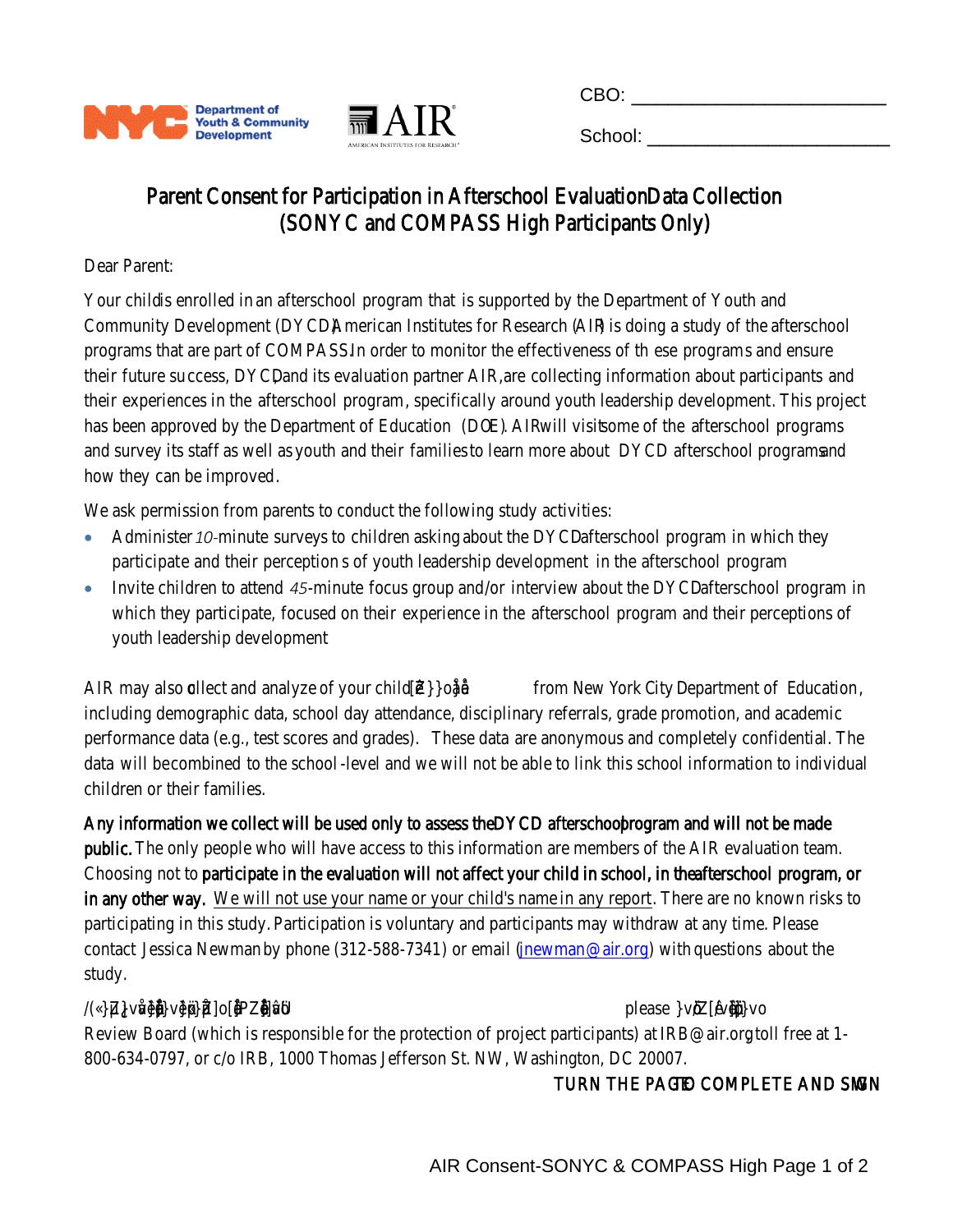

| <b>Part VII: Consents and Signatures</b> |  |
|------------------------------------------|--|
|                                          |  |

# **Pick-up/Dismissal Information**

*This question must be answered for parents/guardians enrolling their children*

**My child has permission to travel home alone at dismissal:** 

☐ Yes ☐ No

#### **Consent to Participate**

To the best of my knowledge the information above is true. I agree to its verification and understand that falsification may be grounds for termination of service. Information provided may be used by the City of New **York to improve City services and access to those services, and to access additional funding.**

#### **If participant is 18 and over:**

I acknowledge that I am 18 years of age or older and am authorized to give consent.

☐ Yes ☐ No

| Participant's Signature                                                                                                                                                                                                                                                                                                                                                                                                                                                                                                                                         | Participant: Print Name                                                                                                                                                                                                        | Date |
|-----------------------------------------------------------------------------------------------------------------------------------------------------------------------------------------------------------------------------------------------------------------------------------------------------------------------------------------------------------------------------------------------------------------------------------------------------------------------------------------------------------------------------------------------------------------|--------------------------------------------------------------------------------------------------------------------------------------------------------------------------------------------------------------------------------|------|
|                                                                                                                                                                                                                                                                                                                                                                                                                                                                                                                                                                 | If participant is under 18 years old:                                                                                                                                                                                          |      |
|                                                                                                                                                                                                                                                                                                                                                                                                                                                                                                                                                                 |                                                                                                                                                                                                                                |      |
| Parent/Guardian's Signature                                                                                                                                                                                                                                                                                                                                                                                                                                                                                                                                     | Parent/Guardian: Print Name                                                                                                                                                                                                    | Date |
|                                                                                                                                                                                                                                                                                                                                                                                                                                                                                                                                                                 | <b>Consent for Emergency Medical Treatment</b>                                                                                                                                                                                 |      |
|                                                                                                                                                                                                                                                                                                                                                                                                                                                                                                                                                                 | If participant is 18 and over                                                                                                                                                                                                  |      |
|                                                                                                                                                                                                                                                                                                                                                                                                                                                                                                                                                                 | consent for necessary emergency medical treatment to be obtained on my behalf. I further authorize the<br>emergency contact(s) listed to be contacted.<br>$\Box$ Yes, I give my permission $\Box$ No, I do not give permission |      |
| Participant's Signature                                                                                                                                                                                                                                                                                                                                                                                                                                                                                                                                         | Participant: Print Name                                                                                                                                                                                                        | Date |
| If participant is under 18 years old:<br>My child is enrolled as a participant in a DYCD-funded program. In the event of a medical emergency, I hereby<br>give consent for necessary emergency medical treatment for my child to be obtained, with the understanding that<br>I will be notified as soon as possible. I understand that every effort will be made to contact me, or, if I am<br>unavailable, the emergency contact(s) listed, before and after medical care is provided.<br>$\Box$ Yes, I give my permission $\Box$ No, I do not give permission |                                                                                                                                                                                                                                |      |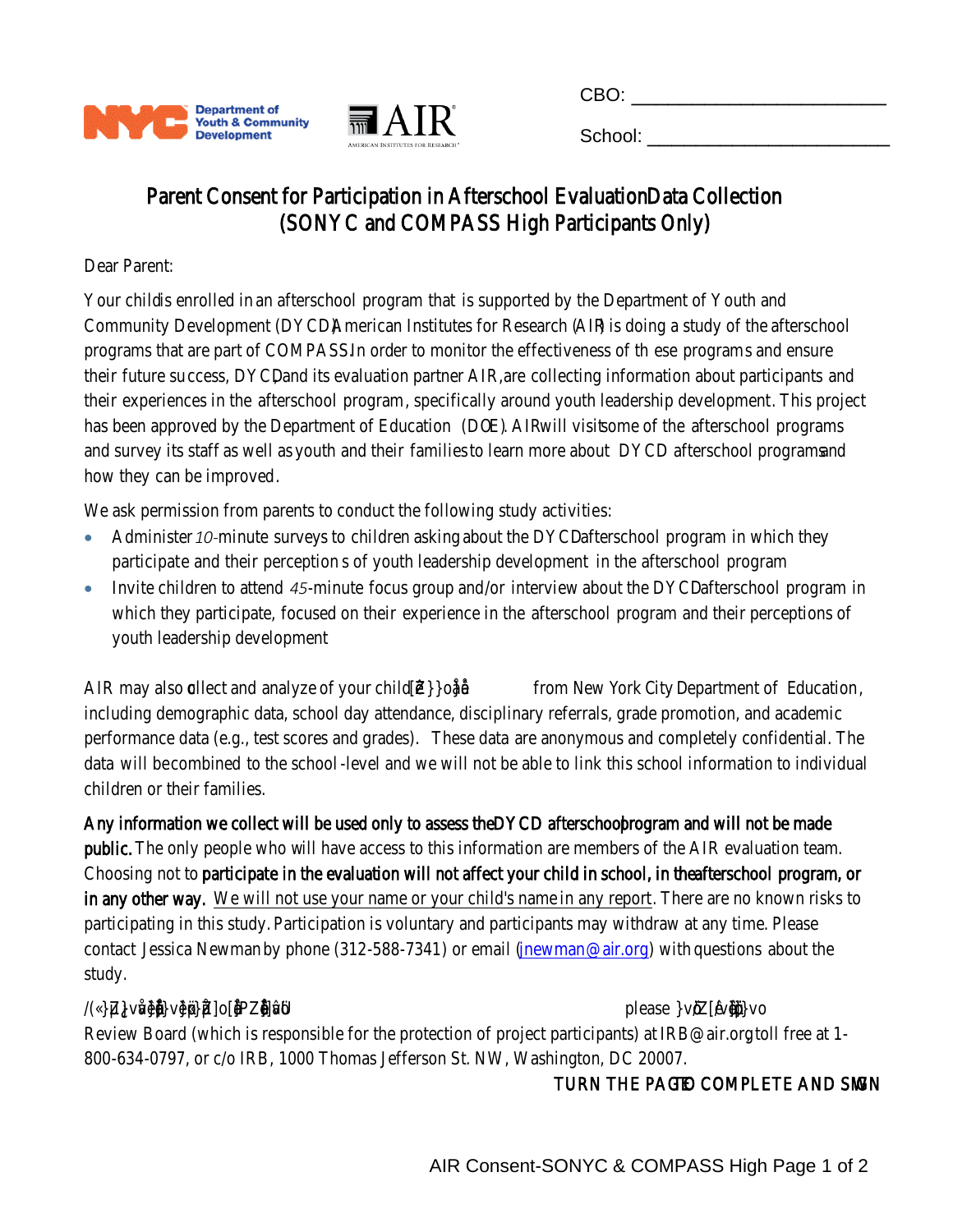

# **Consent for Photography/Videotaping and Use of Original Work**

As a participant enrolled in a DYCD-funded program, please be aware that from time to time DYCD and the City of New York, its contracted providers, authorized agents, third-party organizations with which it collaborates, or other government, representatives (collectively, "Authorized Parties") may be present during program activities and special events associated with program services, both at the usual program location and at off-site events. In some cases, they may photograph, videotape, interview or otherwise record participants and their families and friends in these programs. The resulting images, videos, and interviews may be used, with or without the participant's name, in printed and electronic media such as brochures, books, print and email newsletters, DVDs and videos, websites, social media and blogs (collectively, "Media").

I hereby authorize and permit the Authorized Parties, without compensation and without further approval, to photograph and/or record my and my child's image, name, likeness, and the sound of my and my child's voice during DYCD-funded program activities and special events, and I hereby consent to the resulting images, videos and interviews being used, without compensation and without further approval by the Authorized Parties solely for non-profit, non-commercial purposes in any and all Media.



If, in the course of participating in DYCD-funded program activities and special events, any original work such as art, music, choreography, poetry, or prose (collectively, "Original Work") is created by me or my child, I hereby consent to such Original Work being used by the Authorized Parties, without compensation and without further approval, solely for non-profit, non-commercial purposes in any and all Media.



|                                 | If participant is 18 and over:                                                      |      |
|---------------------------------|-------------------------------------------------------------------------------------|------|
|                                 | I acknowledge that I am 18 years of age or older and am authorized to give consent. |      |
|                                 | $\Box$ Yes $\Box$ No                                                                |      |
|                                 |                                                                                     |      |
|                                 |                                                                                     |      |
| <b>Full Name of Participant</b> | Participant's Signature                                                             | Date |
|                                 |                                                                                     |      |
|                                 | If participant is under 18 years old:                                               |      |
|                                 |                                                                                     |      |
|                                 |                                                                                     |      |
| <b>Full Name of Participant</b> | Parent/Guardian's Signature                                                         | Date |
|                                 |                                                                                     |      |
|                                 |                                                                                     |      |